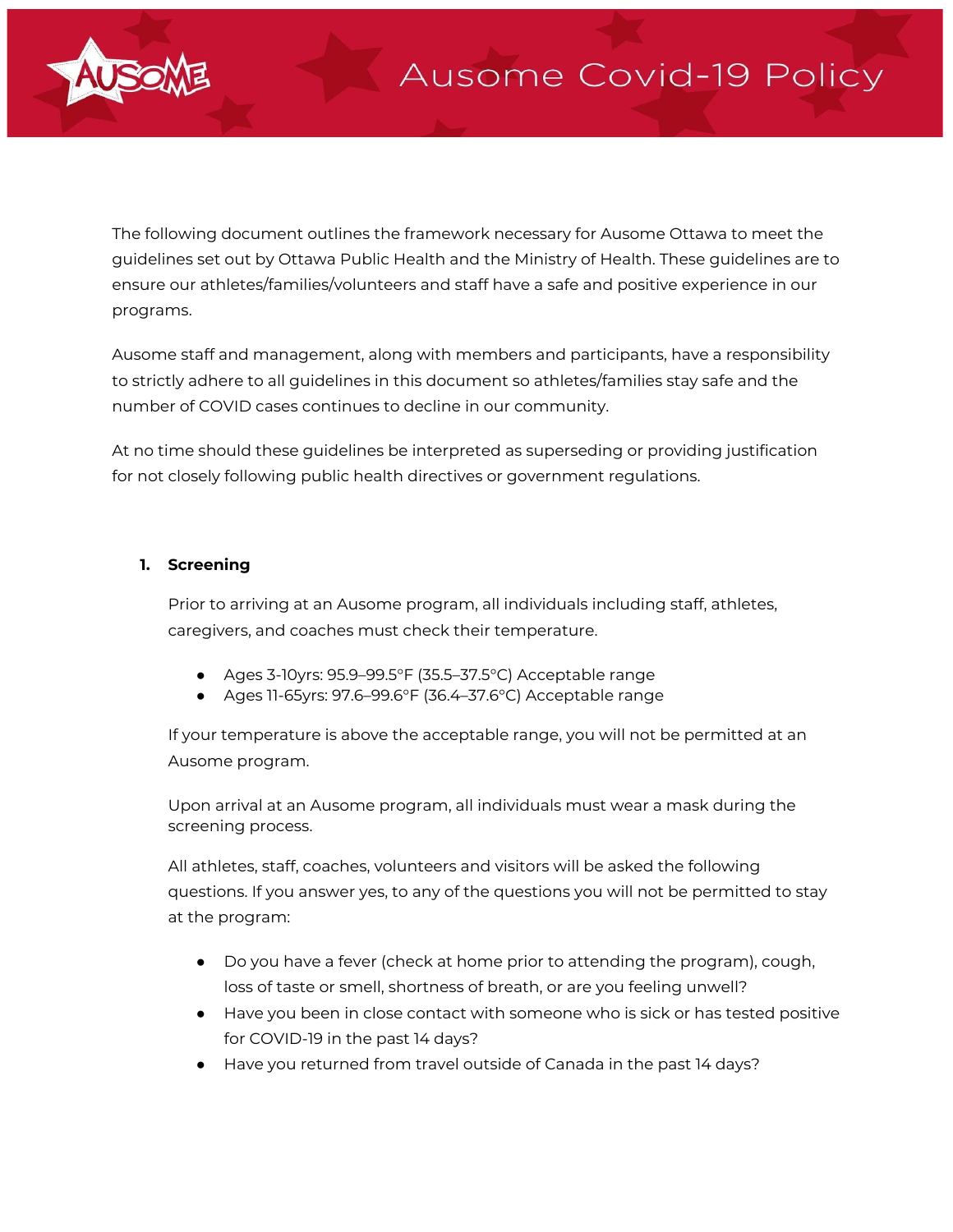

# **2. Physical Distancing**

Parents/caregivers will partner with Ausome athletes during program sessions. in an effort to reduce the number of community contacts, **Ausome will not be providing program buddies during the COVID-19 pandemic.**

Parents/caregivers and athletes will maintain a 2m distance between themselves and other parents and athletes.

Ausome will use visuals to show proper 2m spacing on fields, when possible.

### **3. Sanitation and Hygiene Practices**

Upon arrival and prior to departure, all individuals, staff, parents/caregivers, athletes and coaches MUST wash their hands with soap or use hand sanitizer.

All equipment that is used during a session will be disinfected before and after use.

Any pens, clipboards, door handles and surfaces in common areas will be cleaned before, in between and after sessions.

# **4. Personal Protective Equipment (PPE) for staff**

Staff will wear non-medical procedure masks at all times when at work.

Parents/caregivers will wear non-medical procedure masks for any indoor programs. If the program is outdoors and parent/caregiver can maintain a 2m distance, they may remove their mask.

Ausome will have a touchless thermometer to check temperatures prior to sessions beginning and as required (at the staff's discretion).

### **5. Illness at a Program**

If any participant (parent, athlete, volunteer or staff) develops or shows symptoms related to COVID-19 during a session they will be asked to leave the program. Proof of a negative COVID-19 test must be provided prior to returning to the Ausome program.

If any participant (parent, athlete, volunteer or staff) develops or shows symptoms related to COVID-19 during the course of a program, they must stay home from the program and contact Ausome Program staff to notify of illness. Proof of a negative